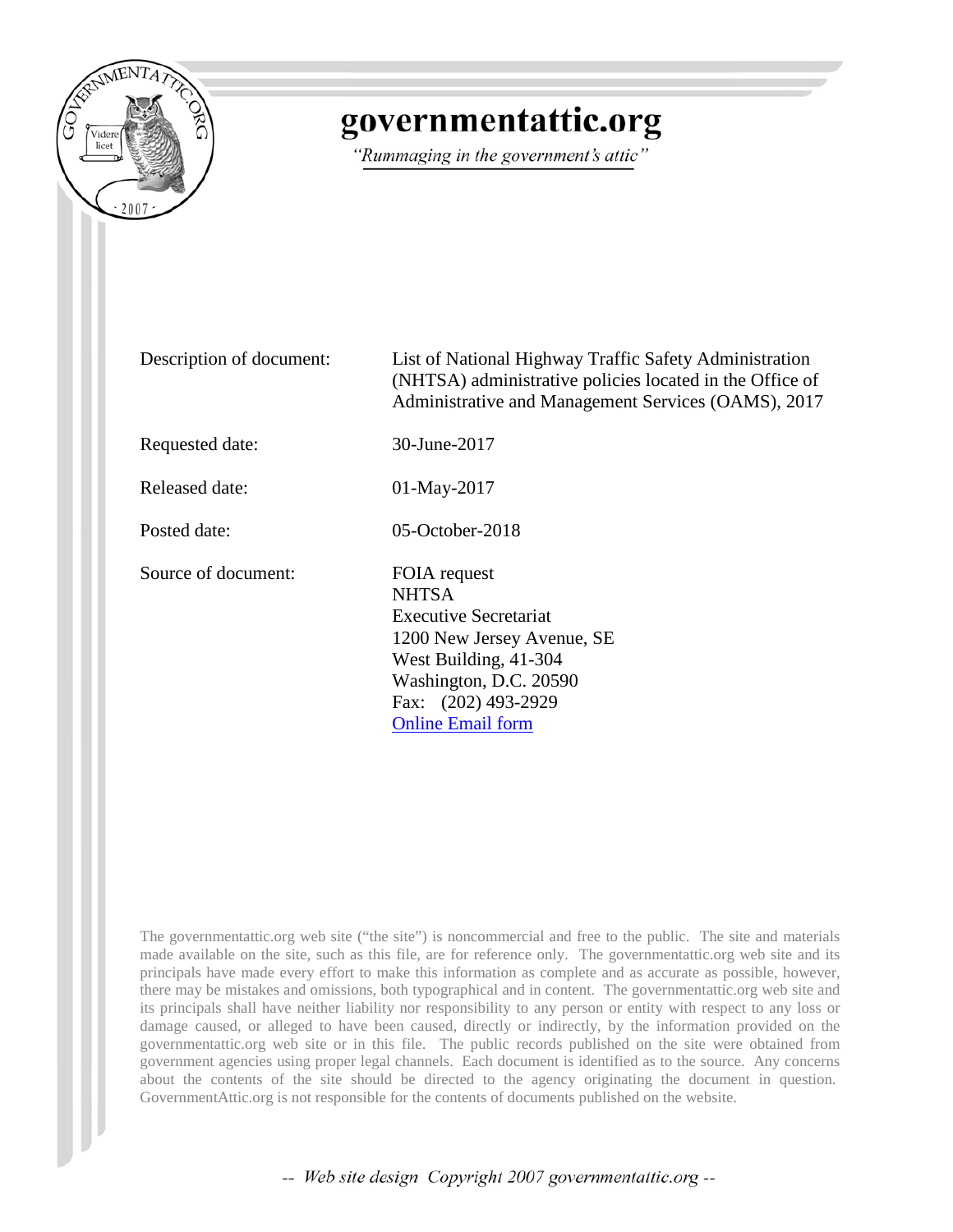

1200 New Jersey Avenue. SE Washington. DC 20590

**National Highway Traffic Safety Administration** 

## **VIA ELECTRONIC MAIL**

September 20, 2017

Re: Freedom of Information Act (FOIA) Request ES17-002123

This responds to your June 30, 2017 FOIA request for a "copy of each list of administrative policies located in 1) the NHTSA Office of Policy and Operations and ... 2) the NHTSA Office of Administrative and Management Services (OAMS)."

NHTSA located records within OAMS that is responsive to your request. These records are enclosed. Please note that prior to the receipt of your request, NHTSA conducted a reorganization that resulted in the Office of Policy and Operations ceasing operations and its functions merged with other NHTSA offices. Accordingly, we have no records related to that part of your request.

I am the person responsible for this determination. If you wish to appeal this decision, you may do so by writing to the Chief Counsel, National Highway Traffic Safety Administration, 1200 New Jersey Avenue, S.E., West Building, W41-227, Washington, DC 20590, pursuant to 49 C.F.R § 7.32(d). Alternatively, you may submit your appeal via electronic mail to nhtsa.foia appeal@dot.gov. An appeal must be submitted within 90 days from the date of this determination. It should contain any information and argument upon which you rely. The decision of the Chief Counsel will be administratively final.

You also have the right to seek dispute resolution services from NHTSA's FOIA Public Liaison, Mary Sprague, who may be contacted on (202) 366-3564 or by electronic mail at Mary. Sprague@dot.gov.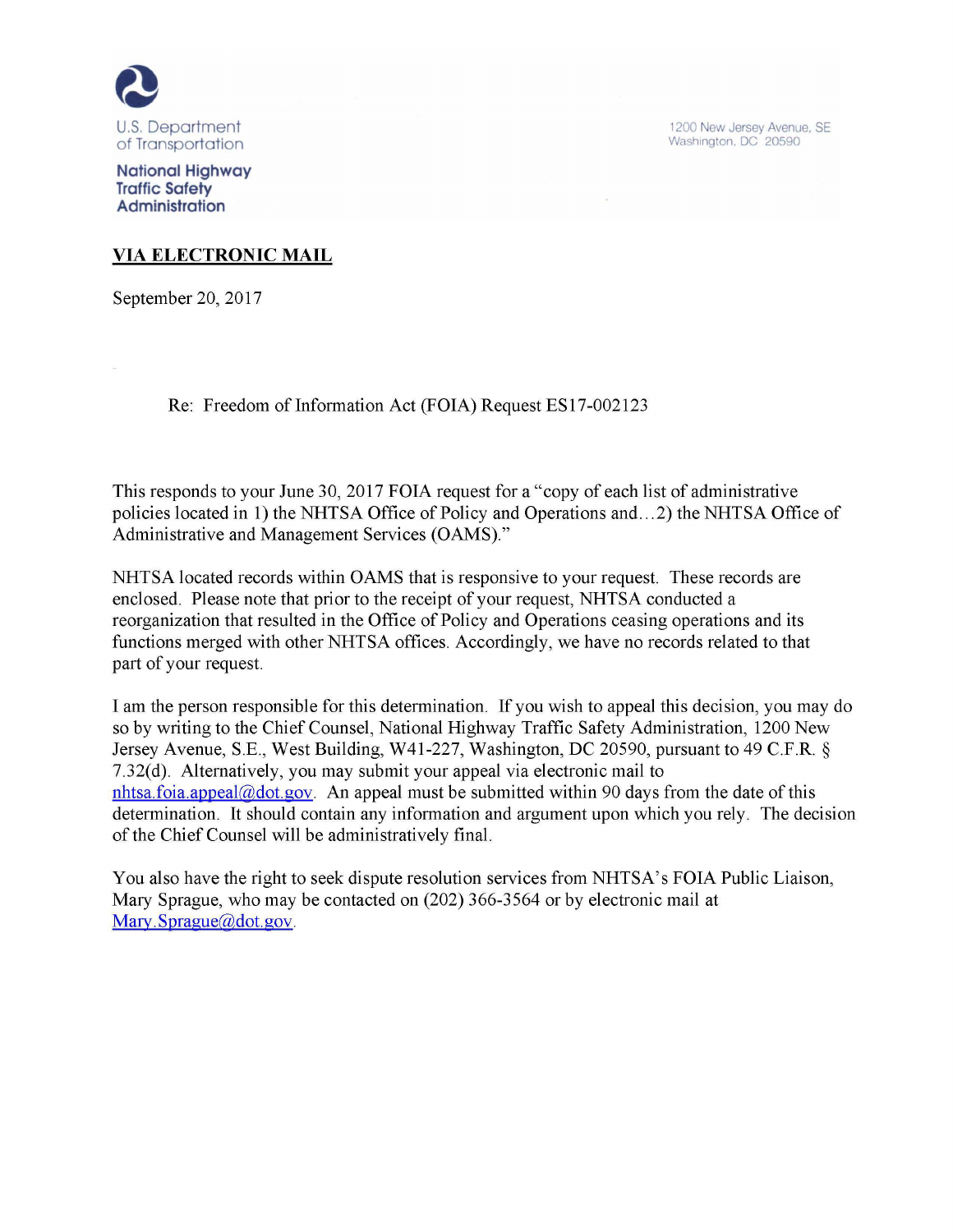Further dispute resolution is available through the Office of Government Information Services (OGIS). You may contact OGIS on (202) 741-5770 or by electronic mail at ogis@nara.gov.

Very Truly Yours,

Andrew J. DiMarsico Senior Attorney

Enclosures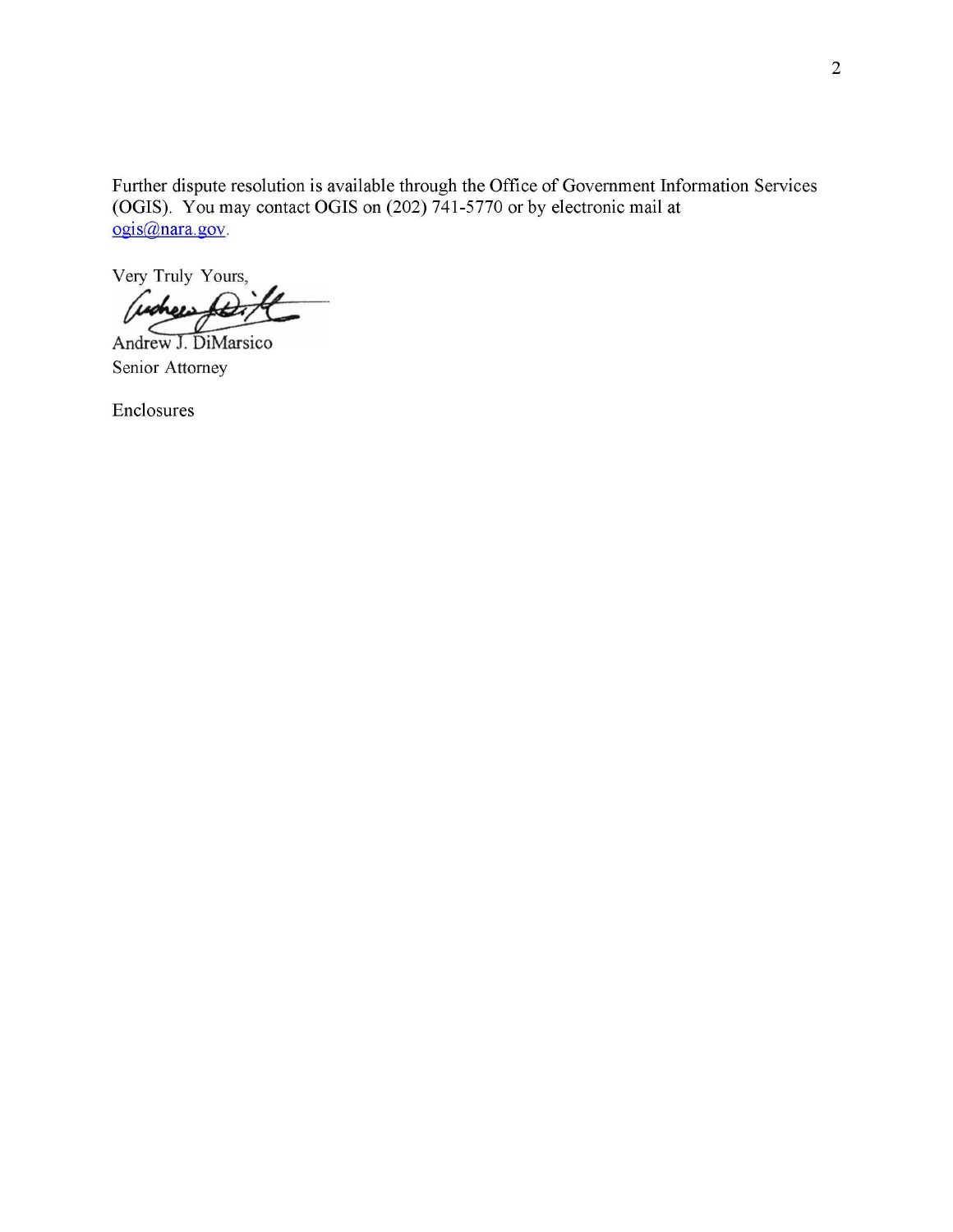| <b>NHTSA POLICY LISTING</b>                                                                             |            |
|---------------------------------------------------------------------------------------------------------|------------|
| <b>Title</b>                                                                                            | Order#     |
| Harassment Prevention Compliant Procedures                                                              | 106-1      |
| Delegations of Authority (Internal Mgmt)                                                                | 110-4B     |
| Organizational Structure & Functional Statements                                                        | 110-8D     |
| Order of Succession for the Executive Director                                                          | 110-9      |
| NHTSA Vehicle Safety Hotline                                                                            | 128-1B     |
| Directives System                                                                                       | 132-1C     |
| <b>Report to Congress</b>                                                                               | 132-24F    |
| <b>NHTSA Mail Routing Guide</b>                                                                         | 132-2B     |
| Records Retention and Disposition                                                                       | 132-8B     |
| <b>Telework Program</b>                                                                                 | 137-1D     |
| NHTSA Liaison With The DOT Office Of Inspector General (OIG) Regarding Investigations                   | 160-4A     |
| Publications & Graphics Arts Services within NHTSA                                                      | 171-5B     |
| Waiver of Claims & Allowances                                                                           | $273-1B$   |
| Follow-up and Reporting System for Office of Inspector General (OIG) Audit Findings and Recommendations | 290-1D     |
| Criteria & Procedures for the use of Private Sector Temporaries                                         | 330-4      |
| <b>Student Educational Employment Program</b>                                                           | $331 - 1$  |
| Repayment of Student Loans                                                                              | 331-2      |
| <b>Excepted Service Policy</b>                                                                          | $333 - 1$  |
| <b>Merit Promotion Plan</b>                                                                             | 333-1D     |
| <b>Details of Employees</b>                                                                             | 333-2B     |
| Clearance of Employee Accountability                                                                    | 333-3B     |
| NHTSA Career Placement Assistance Program                                                               | 333-4A     |
| <b>Career Transition Assistance Program</b>                                                             | 333-4B     |
| Federal Equal Opportunity Recruitment Program                                                           | 333-6A     |
| NHTSA Shutdown/Furlough Plan                                                                            | $335 - 1$  |
| Performance Management Program (PMP)                                                                    | 340-2F     |
| Supervisory and Managerial Probationary Period System                                                   | $340 - 4$  |
| <b>Employee Training and Development</b>                                                                | $341 - 2A$ |
| Incentive Awards Program                                                                                | 345-1C     |
| <b>Position Management Guidelines</b>                                                                   | 350-2      |
| Setting Pay Above the Minimum Rate                                                                      | $355 - 3$  |
| Absence and Leave                                                                                       | 360-5A     |
| Alternative Work Schedule                                                                               | 360-7A     |
| Agency Administrative Grievance Sys.                                                                    | 377-3A     |
| Disciplinary and Adverse Actions and Appeals                                                            | $377 - 4$  |
| NHTSA Occupational Safety and Health Management Information System                                      | 390-3A     |
| <b>Employee Injury Compensation</b>                                                                     | 390-5      |
| Discretionary Grant and Cooperative Agreement Policies and Procedures                                   | 400-2A     |
| <b>NHTSA Budget Allotment Procedures</b>                                                                | $421 - 3$  |
| <b>NHTSA Allotment Change Procedures</b>                                                                | $421 - 4$  |
| NHTSA MAX Budget Information System Procedures                                                          | 421-5      |
| <b>NHTSA Apportionment Procedures</b>                                                                   | $421 - 6$  |
| FITARA Information Technology (IT) Acquisitions Policy                                                  | $424 - 1$  |
| Government Commercial Credit Card Service Procedures                                                    | $425 - 1$  |
| Management and Control of Accountable Nonexpendable Personal Property                                   | 440-1D     |
| NHTSA Highway Safety Grants Determinations & Awards                                                     | 460-1      |
| NHTSA Contractor Program Management Responsibilities and Procedures Handbook                            | 518-2A     |
| NHTSA Fleet Vehicle Recalls                                                                             | 580-1      |
| <b>Human Subjects</b>                                                                                   | 700-5      |
| Procedures for Processing Petitions                                                                     | 800-2      |
|                                                                                                         |            |